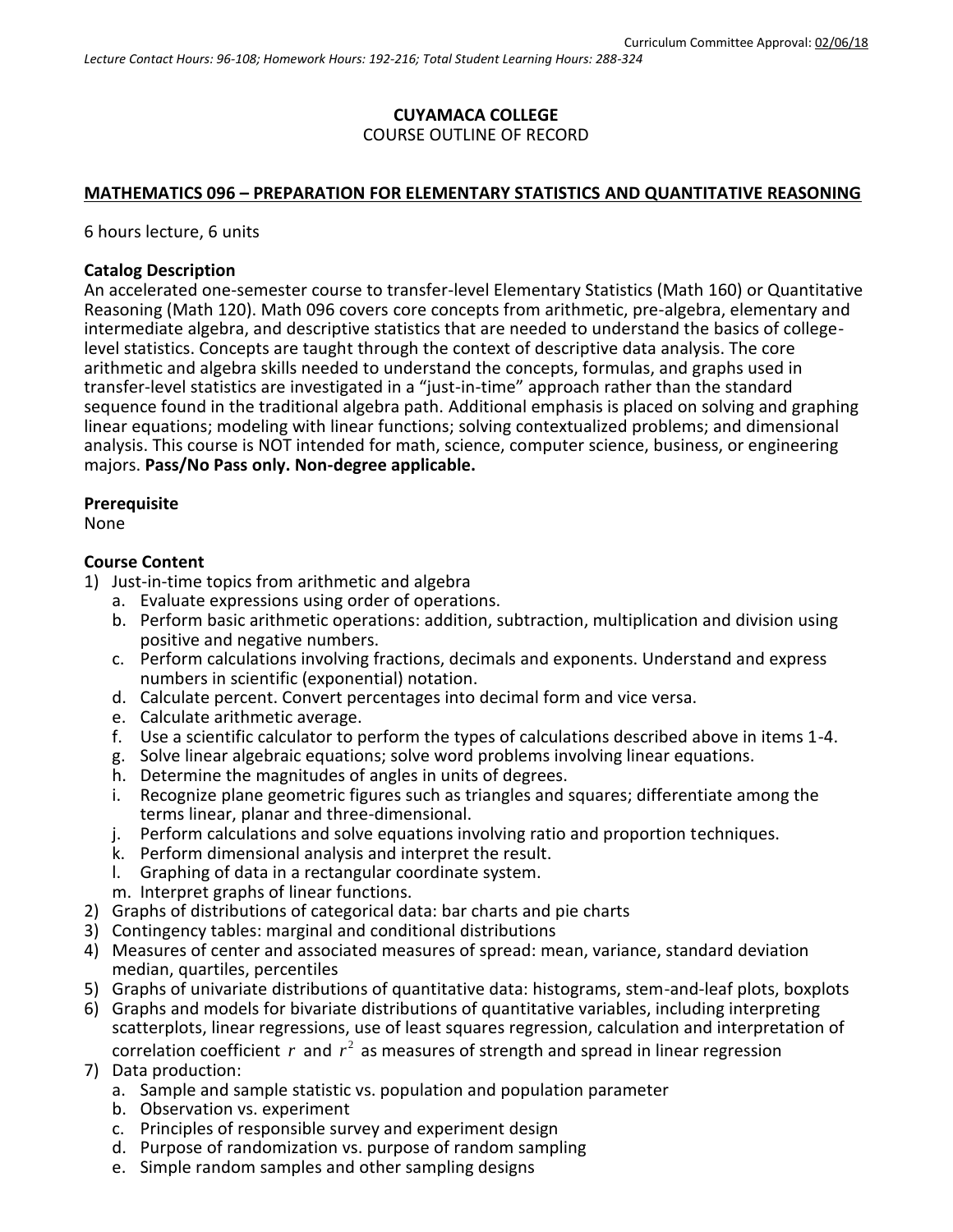- f. Randomized comparative experiments, matched pairs and block designs
- g. Cautions about sample surveys and experimentation
- 8) Topics related to developing effective learning skills:
	- a. Study skills: organization and time management, test preparation and test-taking skills
	- b. Self-assessment: using performance criteria to judge and improve one's own work, analyzing and correcting errors on one's test
	- c. Use of resources: strategies identifying, utilizing, and evaluating the effectiveness of resources in improving one's own learning, e.g., peer study groups, computer resources, lab resources, tutoring resources

## **Course Objectives**

Students will be able to:

- 1) Solve problems involving the following skills and concepts from arithmetic and algebra.
	- a. Evaluate expressions using the order of operations.
	- b. Perform basic arithmetic operations: addition, subtraction, multiplication and division using positive and negative numbers.
	- c. Perform calculations involving fractions, decimals and exponents. Understand and express numbers in scientific (exponential) notation.
	- d. Calculate percent. Convert percentages into decimal form and vice versa.
	- e. Calculate arithmetic average.
	- f. Use a scientific calculator to perform the types of calculations described above in items 1-4.
	- g. Solve linear algebraic equations; solve word problems involving linear equations.
	- h. Determine the magnitudes of angles in units of degrees.
	- i. Recognize plane geometric figures such as triangles and squares; differentiate among the terms linear, planar and three-dimensional.
	- j. Perform calculations and solve equations involving ratio and proportion techniques.
	- k. Perform dimensional analysis and interpret the result.
	- l. Graphing of data in a rectangular coordinate system.
	- m. Interpret graphs of linear functions.
- 2) (Exploratory data analysis) Formulate questions that can be addressed with data, then organize, display, and analyze relevant data to address these questions and communicate results. Students will demonstrate that they can perform exploratory data analysis if they:
	- a. graphically represent the distribution of categorical and quantitative data;
	- b. use graphical representations to investigate patterns and trends in data;
	- c. compare different graphical representations of the same data and evaluate how well each representation shows important aspects of the data;
	- d. compare related data sets using numerical measures and appropriate graphical representations and communicate findings in the context of the data;
	- e. investigate relationships in bivariate quantitative data, display a scatterplot, describe its shape, and determine regression coefficients, regression equations, and correlation coefficients using technological tools and communicate findings in the context of the data; and
	- f. set up two-way tables for bivariate categorical data and use appropriate marginal and conditional percents to investigate relationships and answer questions.
- 3) (Data collection) Apply the basic principles of study design to develop and analyze the validity of simple experiments and sampling plans related to a given situation and goal. Students will demonstrate application of the basic principles of study design if they can illustrate and/or explain:
	- a. the purpose of randomization in the experiment design;
	- b. explanatory, response, and confounding variables;
	- c. simple random sample;
	- d. statistical bias;
	- e. bias due to under-coverage, non-response, interviewer behavior or characteristics, question wording, or aspects of the survey that influence responders; and
	- f. the difference between correlation and causation and the connection of these concepts to observational studies and random, controlled experiments.
- 4) (Numerical and algebraic reasoning) Apply numerical and algebraic reasoning and computational skills to support statistical analysis. Students will exhibit numerical and algebraic reasoning and computational skills if they: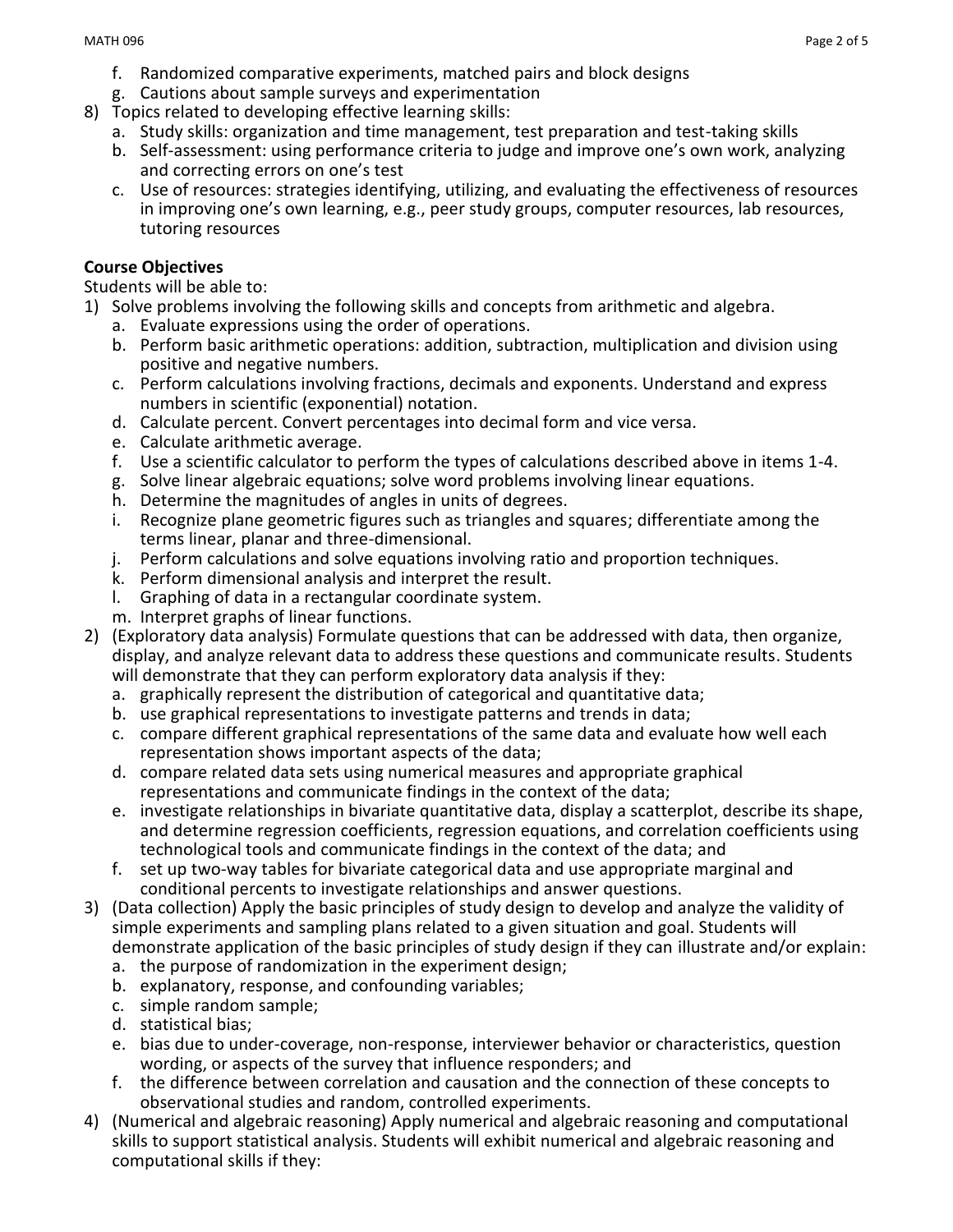- a. identify the place-value structure of the base-ten number system and are able to represent and compare rational numbers (including negative rationals) in decimal from and their approximate location on a number line;
- b. recognize, generate, and fluently use equivalent forms of fractions, decimals, and percents;
- c. identify, compare, and explain the contextual meaning of fractions that represent the marginal distribution of a single categorical variable;
- d. identify, compare, and explain the contextual meaning of fractions that represent the relationship of two categorical variables in conditional distribution;
- e. explain and apply the concept of variables as representations of quantities;
- f. explain and apply the concept of a function and interpret functions as communicating relationships between variables;
- g. recognize the difference between variables and parameters in general forms of linear models;
- h. identify relationships that are proportional, define the constant of proportionality in the context of the problem, and use proportional reasoning to solve problems;
- i. relate proportionality to linearity as well as the concept of the slope;
- j. solve linear equations;
- k. use the order of operations to evaluate statistical formulas by hand and with technology; and
- l. describe statistical measure (e.g., mean, variance, standard deviation, "least squares", correlation coefficient) and its characteristics by referencing symbolic form.
- 5) (Mathematical modeling with functions) Construct, use, and interpret mathematical models, specifically linear functions to represent and communicate relationships in quantitative data. Students will demonstrate that they can model quantitative data using linear models if they:
	- a. identify trends in bivariate quantitative data and determine the class or classes of functions (linear, curvilinear, or none of these) that could reasonably model the data;
	- b. define variables in context using appropriate units;
	- c. use linear scales to represent data;
	- d. use linear regression to find appropriate linear models;
	- e. analyze what the model assumes about how one variable changes with respect to the other;
	- f. draw reasonable conclusions about a situation being modeled;
	- g. interpret the square of the correlation as the percent of variation in y that can be explained by x; and
	- h. explain the difference between causation and correlation and identify the confusion of these concepts as a fallacy.
- 6) (Effective learning strategies) Consistently apply effective learning strategies for success in college. Students will demonstrate that they can apply effective learning strategies if they:
	- a. attend class regularly;
	- b. turn in assignments on time;
	- c. work productively with peers on group assignments;
	- d. seek help from peers, teacher, and other resources when necessary;
	- e. set up and maintain their math notebook;
	- f. use rubric criteria to assess performance on assignments and make improvements; and
	- g. meet with a counselor to develop an educational plan.

## **Method of Evaluation**

A grading system will be established by the instructor and implemented uniformly. Grades will be based on demonstrated proficiency in subject matter determined by multiple measurements for evaluation, one of which must be essay exams, skills demonstration or, where appropriate, the symbol system.

- 1) Group project(s), class activities, homework exercises, and exam questions which measure students' ability to explore and represent data and to apply the basic principles of study design.
- 2) Projects, class activities, homework assignments, and exams (including a comprehensive final exam) which measure students' ability to exhibit numerical and algebraic reasoning and computational skills, and model quantitative data using linear models.
- 3) In-class activities, homework, math notebook, and data analysis projects which demonstrate students' ability to apply effective learning strategies.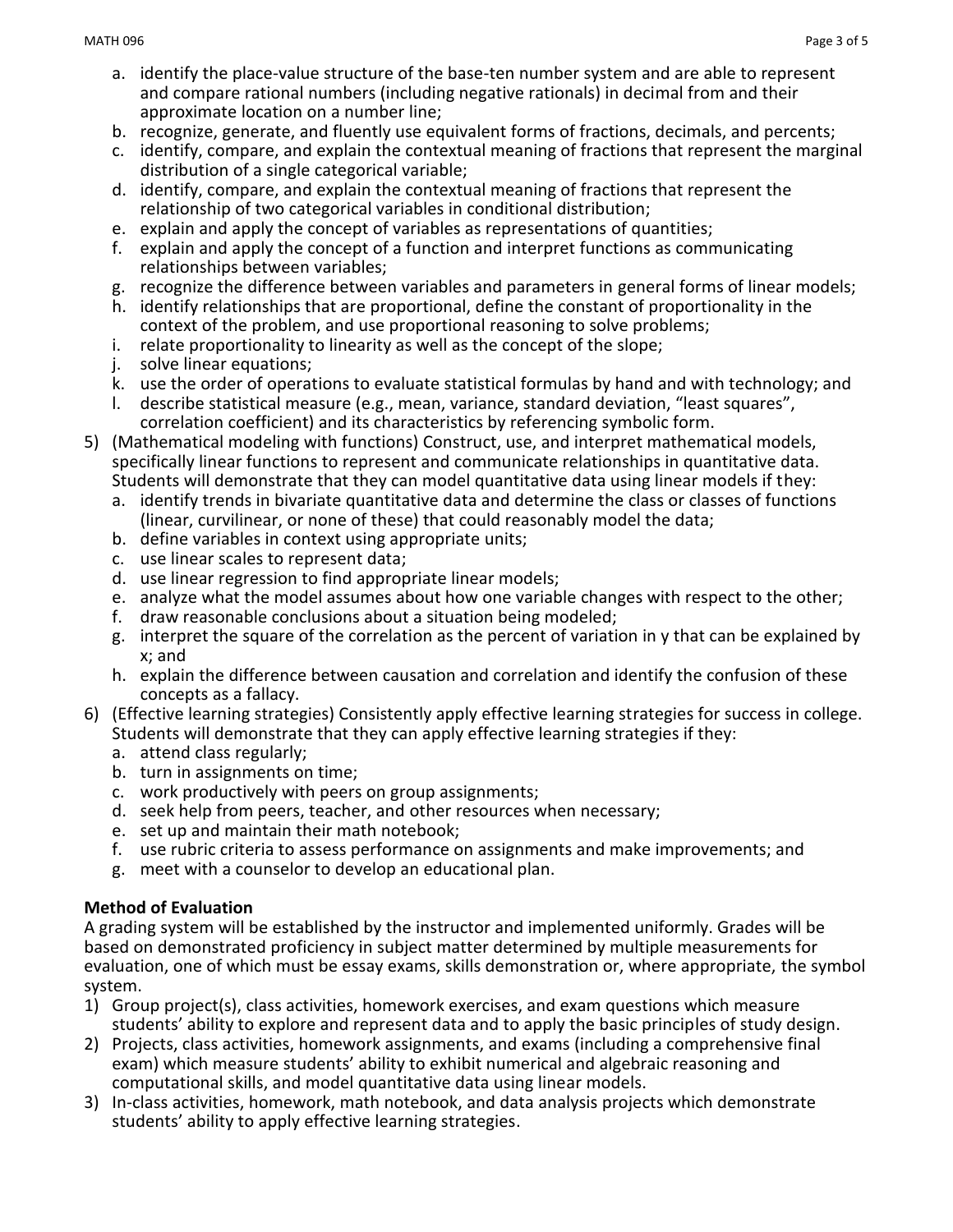## **Special Materials Required of Student**

- 1) Scientific calculator
- 2) Graphing calculator

## **Minimum Instructional Facilities**

- 1) Smart classroom with writing boards covering three walls, overhead projector, graphing utility overhead viewing panels, projection screen
- 2) Basic skills math lab with 42 computers, writing board, overhead projector, projection screen; appropriate software for integrated computer instruction (word processing, spreadsheet and other workplace software)

## **Method of Instruction**

- 1) Individualized instruction: computer aided instruction or in-class individualized tutoring
- 2) Collaborative learning: group work or peer review student work
- 3) Modeling: instructor led-demonstrations and discussion or guided-discovery
- 4) Active learning: use of manipulatives, interactive computer-based instruction, or in-class activities requiring student participation
- 5) Class activities and assignments developed by Myra Snell and a consortium organized by the Carnegie Foundation for the Advancement of Teaching
- 6) Computer-assisted instruction

## **Out-of-Class Assignments**

- 1) Problem sets
- 2) Exploratory activities and/or projects
- 3) Reading and/or writing assignments
- 4) Data analysis assignments

#### **Texts and References**

- 1) Required (representative examples):
	- a. Descriptive statistics and data production chapters from any general statistic text such as Chapters 1 - 6 of *Statistics: Concepts and Controversies* by Moore and Notz, 8th edition, W. H. Freeman, 2012. ISBN-13: 9781429254892.
	- b. To support course content, objectives, and learning outcomes, selected chapters from any prealgebra text such as *Mathematics in Action: An Introduction to Algebraic, Graphical, and Numerical Problem Solving* by The Consortium for Foundation Mathematics, 4th edition, Pearson, 2011. ISBN-13: 978032169860.
	- c. To support course content, objectives, and learning outcomes, selected chapters from any intermediate algebra text such as *Intermediate Algebra: Functions & Authentic Applications,* 4th edition, Pearson, 2010. ISBN-13: 9780321620958
- 2) Supplemental: None

## **Exit Skills**

Students having successfully completed this course exit with the following skills, competencies, and/or knowledge:

- 1) Solve problems involving the following skills and concepts from arithmetic and algebra.
	- a. Evaluate expressions using the order of operations.
	- b. Perform basic arithmetic operations: addition, subtraction, multiplication and division using positive and negative numbers.
	- c. Perform calculations involving fractions, decimals and exponents. Understand and express numbers in scientific (exponential) notation.
	- d. Calculate percent. Convert percentages into decimal form and vice versa.
	- e. Calculate arithmetic average.
	- f. Use a scientific calculator to perform the types of calculations described above in items 1-4.
	- g. Solve linear algebraic equations; solve word problems involving linear equations.
	- h. Determine the magnitudes of angles in units of degrees.
	- i. Recognize plane geometric figures such as triangles and squares; differentiate among the terms linear, planar and three-dimensional.